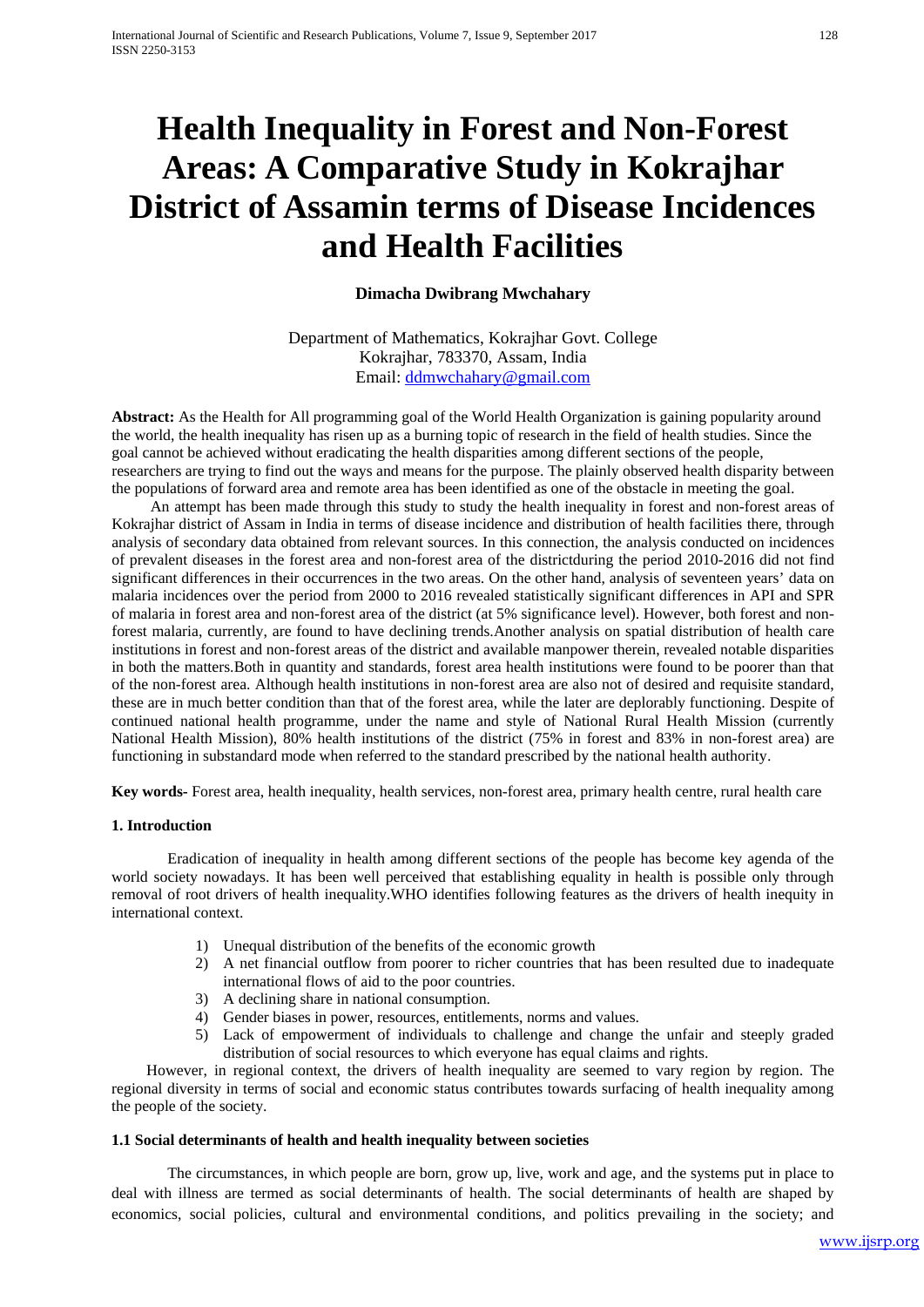therefore, the risk of illness of people and the preventive measures in regard to illness or treating an illness is seen to vary along with social and economic conditions of the respective people [1]. This variation causes differences in health status or in the distribution of health resources between different population groups. An association between health and social class has been observed around the globe since early times. Over the years there has been notable improvement in health in all sections of societies; measures have been undertaken to eradicate health inequalities; but this discrepancy is still prevalent in the societies.

India, the mini world, being a multi-cultural, multi-ethnic, multi-lingual society with pluralistic health system, is susceptible to health inequality [2]. India, ranked 131 on Human Development Index in 2015 ranking, had to forfeit 27 % of its score due to regional disparities in education, health parameters and living standards within the country [3]. The inequality in health status and inequity in accessing health resources are predominant features of various societies in India. The high rate of maternal mortality and low rate of institutional delivery are indicators of inaccessibility of healthcare facility in India. Due to its inaccessibility, the modern medicines are sometimes found as an unfeasible option for a large section of the population living in remote areas [4]. Socioeconomic determinants, such as poverty, social exclusion and gender discrimination are playing the role of retarding forces in adopting health policies.

The uneven distribution of health facilities is sponsoring health inequality in India. The existence of a huge workforce shortage in health sector has added more strain in this regard. The health workers are more inclined towards the urban area than rural area in extending their services. This is the outcome of the circumstance that major portion of the incoming doctors hail from towns and cities and belong to upper and middle castes; considerable size of them being from very rich family[5].

Despite of worth mentioning effort of the Government to diminish the disparity in the distribution of health facilities through various health programs, establishing health equality in the country still remains as a distant dream for India. The current health program National Health Mission, although penetrating the remote area for enhancement of health facilities in rural areas, it has not been able to achieve even 50% of its target[6]. Due to shortage of ambulances, carrying the patients of rural areas on bullock or horse cart for their treatment to the hospitals, still remains as a regular phenomenon in India. Some analyst even sees its trend to decline towards the failure zone [7].

A study by Krycia Cowling et. al [8] identified some social determinants of health and suggested for new or improved national policies along with evaluation of existing national policies in these areas. Sarkar, in his editorial note of 2016 International Journal of Medicine and Public Health, opined that India has not been able to reduce the wide disparities in health between different sections of the population and between different regions of the country[9].

## **1.2National Health care system in India**

In order to deliver health care services to the people, in India, public health care hasbeen organized at following three levels-

- 1. Central level
- 2. Intermediate level, and
- 3. Primary level

The central level institutions for delivery of health care are mainly comprised of regional hospitals, medical college hospitals and specialized hospitals, which are usually located in the urban areas.

In the second level there exists sub divisional and district hospitals, which provides support to the primary health care institutions. In this level of health institutions, a morecomplex problems compared to the primary level are dealt with.

The third level, that is the primary level, is most concerned withthe rural areas. It is the main organ that deals with delivery of health care in the rural areas. Health institutions of this level are the points of contact between individualsand the health system. Taking the purpose and service of the primary level of the health care system into account, it is alsocalled as rural health care system[10].

## **1.3 Rural health care system in India and structure of public health care system**

The rural health care delivery system of India comprises three major types of health care- the public health system, theprivate health system, and the traditional health care system. Private health system is mainly a phenomenon in urban area, which provides health care to the people in a more convenient way, but at higher cost. On the other hand, traditional system of health care is inevitable in the areas where there are scarce of preceding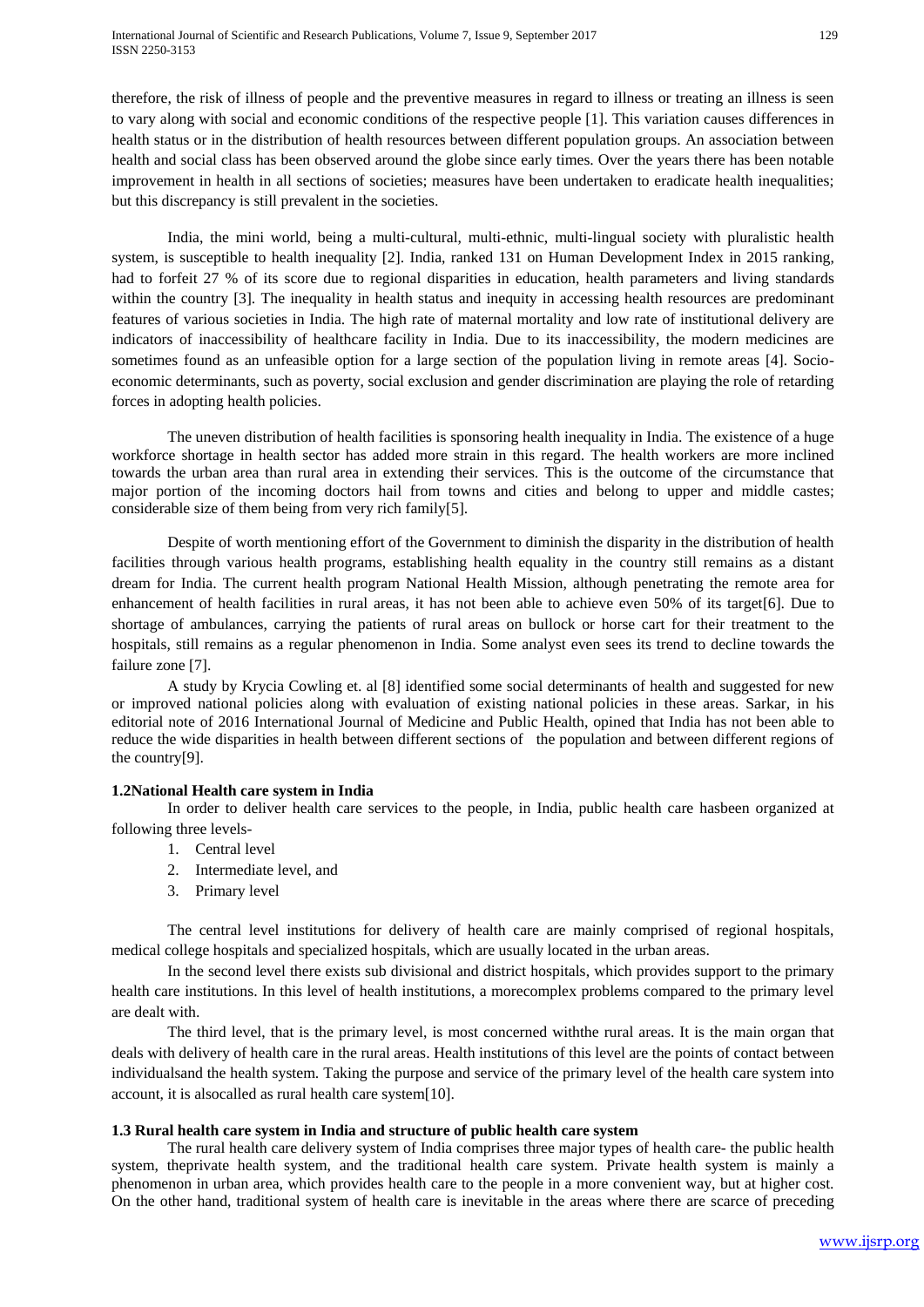two health care systems or non-existent of them. However,nowadays, the public health care system constitutes the prime source of healthdelivery system in India.

The health care infrastructure in rural areas of India has been developed as a three tier system, as shown in Flowchart-1, viz.,

- 1. Sub Centre
- 2. Primary Health Centre, and
- 3. Community Health Centre

The Sub-Centre (SC) is the first contact point between the primary healthcare system and the community. They are assigned tasks relating to interpersonal communication in order to bring aboutbehavioural change. Further, they are entrusted with the responsibility of providing services in relation to maternal and child health, family welfare, nutrition, immunization, diarrhoea control and control of communicable diseases programmes. Equipped with basic drugsneeded for taking care ofessential health needs of men, women and children, these can provide treatment to minor ailments.

On the other hand, Primary Health Centre (PHC) stands as the first contact point between village community and the Medical Officer. Theseare envisaged to provide an integrated curative and preventive health care to the ruralpopulation, laying emphasis on preventive and promotive aspects of health care [11].



The third tier of the network of rural health care institutions, the Community Health Centres (CHC),are designed toprovide referral as well as specialist health care to therural population from the neighbouring PHCs, usually four (4) in number, for the patients requiring specialised health care services. There is two-fold objective of having a referral centre for the primary health care institutions- first, to make modern health care servicesaccessible to the rural people, and second, to ease the overcrowding in the district hospitals.

The health institutions, Sub Centre, Primary Health Centre and Community Health Centre, are established by the State Governments following some population and staffing norms framed at national level by the Directorate General of Health Services with objectives to provide basic primary health careservices to the community and achieve and maintain anacceptable standard of quality of care. These prescribed norms are known as Indian Public Health Standards (IPHS), which are expected to help monitor and improve functioning of the health institutions at different level.

1.4 Population norms for health centres

Following are the population norms to be followed in establishing different types of health centres.

| <b>HealthCentre</b>            | <b>Population Norms</b> |                             |  |  |  |  |  |  |
|--------------------------------|-------------------------|-----------------------------|--|--|--|--|--|--|
|                                | Plain Area              | Hilly/Tribal/Difficult Area |  |  |  |  |  |  |
| Sub-Centre                     | 5000                    | 3000                        |  |  |  |  |  |  |
| Primary Health Centre          | 30,000                  | 20,000                      |  |  |  |  |  |  |
| <b>Community Health Centre</b> | 1,20,000                | 80,000                      |  |  |  |  |  |  |

## **Table 1: Population norms for health centres**

Since the rural area of the district is dominated by Schedule Tribe population, the IPHS norms for Tribal area are applicable for all health institutions of the district.

# **1.5 Staffing norms for health centres**

As per IPHS, minimum norm of staffing pattern of health centres at different level are to as below[12a, 12b,12c].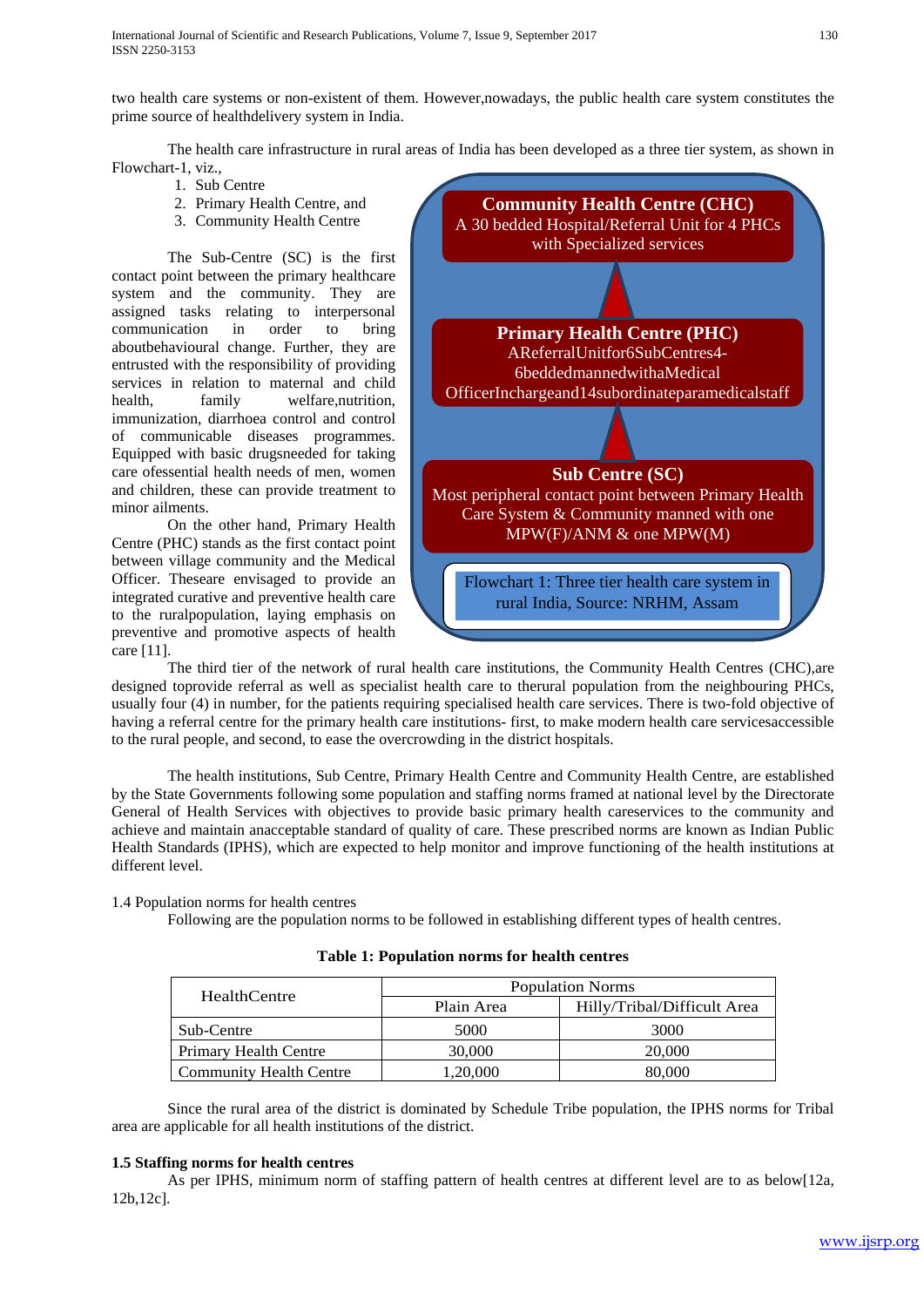| A. STAFF FOR SUB – CENTRE / Number of Posts<br>1. Health Worker (Female)/ANM / 1<br>2. Additional Second ANM (on contract) / 1<br>3. Health Worker (Male) / 1<br>4. Voluntary Worker /1<br>Total (excluding contractual staff): 3                                                                                                                                                                                                                                                                           | C. STAFF FOR COMMUNITY HEALTH CENTRE:<br>1. Medical Officer #/4<br>2. Nurse Mid-Wife(staff Nurse) / 7<br>$3.$ Dresser $/1$<br>4. Pharmacist/Compounder / 1<br>5. Laboratory Technician / 1                                                                                                                                                                      |
|-------------------------------------------------------------------------------------------------------------------------------------------------------------------------------------------------------------------------------------------------------------------------------------------------------------------------------------------------------------------------------------------------------------------------------------------------------------------------------------------------------------|-----------------------------------------------------------------------------------------------------------------------------------------------------------------------------------------------------------------------------------------------------------------------------------------------------------------------------------------------------------------|
|                                                                                                                                                                                                                                                                                                                                                                                                                                                                                                             | 6. Radiographer / 1<br>7. Ward Boys / 2                                                                                                                                                                                                                                                                                                                         |
| <b>B. STAFF FOR NEW PRIMARY HEALTH CENTRE</b><br>1. Medical Officer / 1<br>2. Pharmacist $/1$<br>3. (i) Nurse Mid-wife (Staff Nurse) / 1<br>(ii) Additional Staff Nurses on contract / 2<br>4. Health Worker (Female)/ANM / 1<br>5. Health Educator / 1<br>6 Health Assistant (Male) / 1<br>7. Health Assistant (Female)/LHV / 1<br>8. Upper Division Clerk / 1<br>9. Lower Division Clerk / 1<br>10. Laboratory Technician / 1<br>11. Driver (Subject to availability of Vehicle) / 1<br>12. Class IV $/4$ | 8. Dhobi $/1$<br>9. Sweepers $/3$<br>10. Mali $/1$<br>11. Chowkidar $/1$<br>12. Aya $/ 1$<br>13. Peon $/1$<br>Total: 25<br>#:Either qualified or specially trained to work as Surgeon,<br>Obstetrician, Physician<br>and Paediatrician. One of the existing Medical Officers<br>similarly should be either<br>qualified or specially trained in Public Health). |
| Total (excluding contractual staff): 15                                                                                                                                                                                                                                                                                                                                                                                                                                                                     |                                                                                                                                                                                                                                                                                                                                                                 |

**Table 2: IPHS for staffing pattern of health centres at different levels**

## **1.6 Three tier structure of health care system in Assam**

Following the national policy of providing health services to the community through three tier system Assam has also adopted and implemented the same system for health services in the state. Under each district of the state there is one sub divisionalhealth centre or one civil hospital as referral units. For rural healthserviceseach district has been divided into some blocks as per specified population norms, which are called Block Primary HealthCentre (BPHC). Under each blockprimary health centre, there are Community Health Centres as per the existing population norms. In the second line there are some PHCs under each CHC. Besides PHCs, there are some other health institutionsunder CHC such as subsidiary health centre (SHC), char primaryhealth centre (Char PHC), state dispensary (SD), mini primary healthcentre (MPHC); all of which are at par with a PHC. These health institutions with different names exist because during the time of adoption of the national health service policy some of these health institutions were already in existence. Perhaps, in due course of time these health institutions have been upgraded with better facilities to make them equivalent to a new PHC. BPHCs are the administrative headquartersfor all CHCs, PHCs and sub centres.

# **1.7 Study area**

Kokrajhar is one of the twenty-seven districts of Assam state of Indian union.The Report of the Task Force on "Identification of Districts for Wage and Self-employment programmes", Planning Commission, 2003 enlisted it as a backward district placing it in 59th rank among the backward districts in India.Major portion of this socially and demographically backward district is covered by the notified forest area, which has acquired an atypical distribution of the villages within it.The villages which were established by Forest Department or recognized by it are known as Forest Villages. Besides forest villages there exists other settlement areas too. The villages are scattered and communication is very much deplorable.Majority of the people residing in the forest area are from Scheduled Tribe community.As per the Economic census, 2001-02, as much as 75% of the families residing within the forest area are leading their life below poverty line.Their financially backwardness keeps them busy in arranging two square meals for the day, as a consequence of which they remain disconnected from the outside world. They are hesitant to approach concerned authorities for their health and other problems as they are illiterates and consider themselves inferior to other advanced people.

There exists a contiguous forest area along the northern tract of the district.This contiguous forest area is distributed over two forest divisions, namely Haltugaon Forest Division and Kachugaon Forest Division.For the present study, this contiguous forest area has been defined as the forest area, leading to term the area outside it to be non-forest area.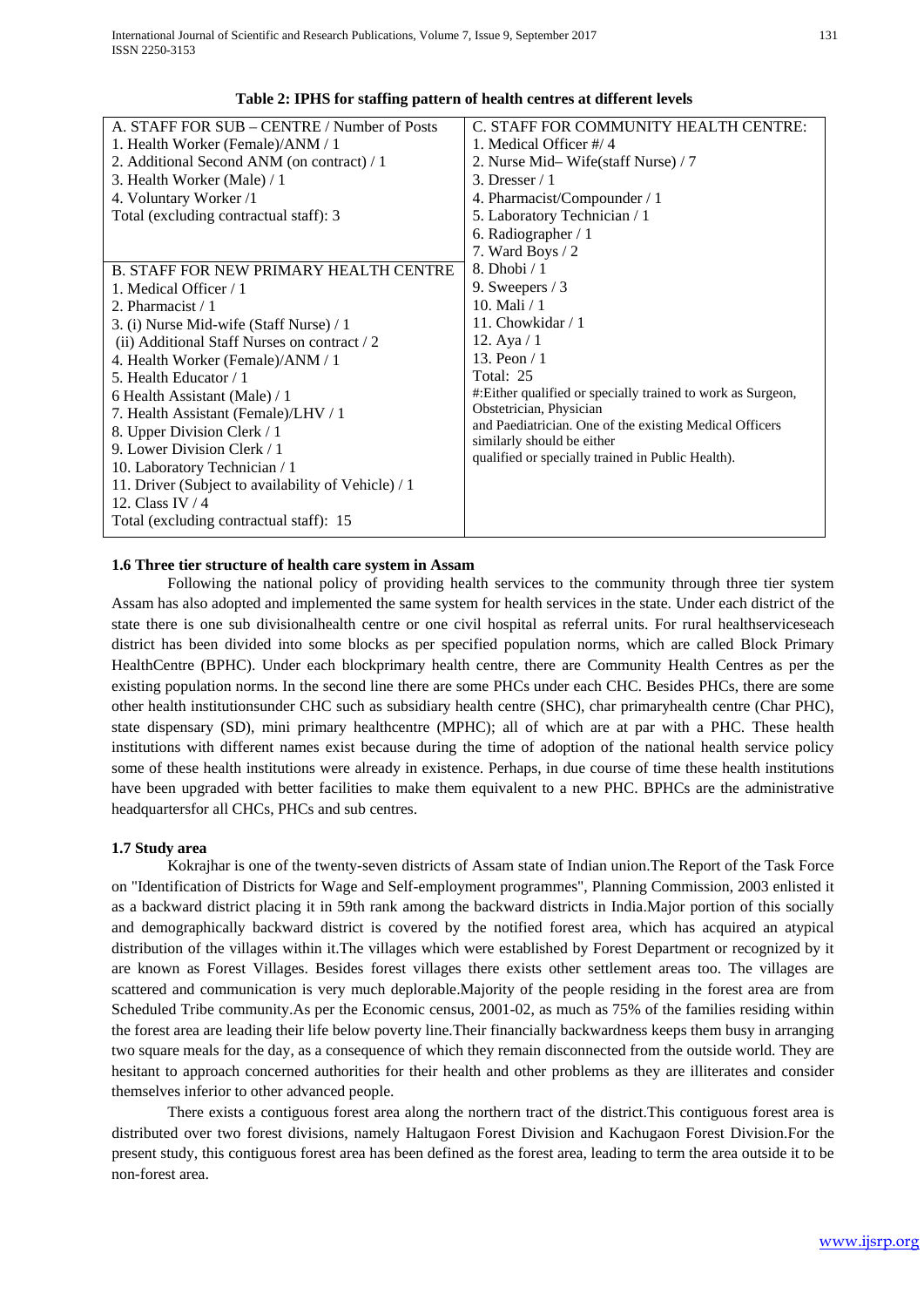International Journal of Scientific and Research Publications, Volume 7, Issue 9, September 2017 132 ISSN 2250-3153

## **1.8 Medical Blocks of the district**

Kokrajhar district comprises four medical blocks, namely Balajan Block, Dotma Block, Kachugaon Block and Gossaigaon. Block Almost whole part of the Kachugaon Block lies within the notified forest area. Within the contiguous forest area along northern track of the district some more health institutions of the middle level, such as PHC, MPHC, SHC, SDare available. Accordingly, the forest area contains good numbersSub Health Centres, the most peripheral to the community, of the district.

### **2. Aims and objectives**

The study aims at investigating the occurrence of different diseases in the forest and non-forest areas of the district.The cases of different diseasesoccurred during the period of last one decade in the forest area and the nonforest area of the district would be estimated and then finally effort will be made to compare the maladies in the two areas.Further, it is also intended to survey the health facility distribution in the forest and non-forest areas and



then to examine if there exists disproportionality in the distribution of health facilities in the two areas.

In order tomaterialize the above mentioned aims it is intended to use the district level Integrated Disease Surveillance Reports of Integrated Disease Surveillance Programme under Ministry of Health & Family Welfare, Govt. of India. In addition to this, the monthly reports of National Vector Borne Disease Control Programme on malaria incidences has also been considered for the purpose.

#### **3. Materials and methods**

Monthly district level Integrated Disease Surveillance Reports of the last ten years were collected from the Kokrajhar Unit of Integrated Disease Surveillance Programme. The reports were not available for some months. Data were entered into SPSS 24 worksheet and then unavailable values were estimated by interpolating the missing values of the entered data. Then year wise cases of different diseases were estimated block wise. The disease situation in Kachugaon Block Primary Health Centre has been considered to be the disease situation of the forest area of the district. The district has been divided into three areas, viz. Forest village area, Forest area and Non-forest area vide following definitions-

Forest village area: - area constituted by forest villages

- Forest area  $\cdots$  : area constituted by notified forest area and its fringe area
- Non-forest area : area outside forest area
- Evidently, forest area includes forest village area.

For the situation analysis of malaria, the data on epidemiologicalsituation reports supplied by National Vector BorneDisease Control Programme (NVBDCP), Kokrajhar district,for the period 2000–2017, has been considered and malariaindicators for different years have been calculated for all thefour medical blocks.

For analysis on health facility distribution the district report on Rural Health Statistics (RHS), 2016 has been considered. Distribution of health facilities in forest villages, forest area and non-forest area were extracted from the data, and then analysis were carried out.

## **4. Results and Discussion**

## **4.1Prevalent diseases of the district and their block wise incidence**

From the IDSP monthly surveillance report following diseases are found to be prevalent in the district-

- 1. Acute Diarrhoeal Disease
- 2. Bacillary Dysentery
- 3. Enteric Fever
- 4. Acute Respiratory Infection, and
- 5. Pneumonia

Following Charts 1, 2, 3, 4 and 5 show the block wise incidences of above five diseases during the last seven years from 2010 to 2016.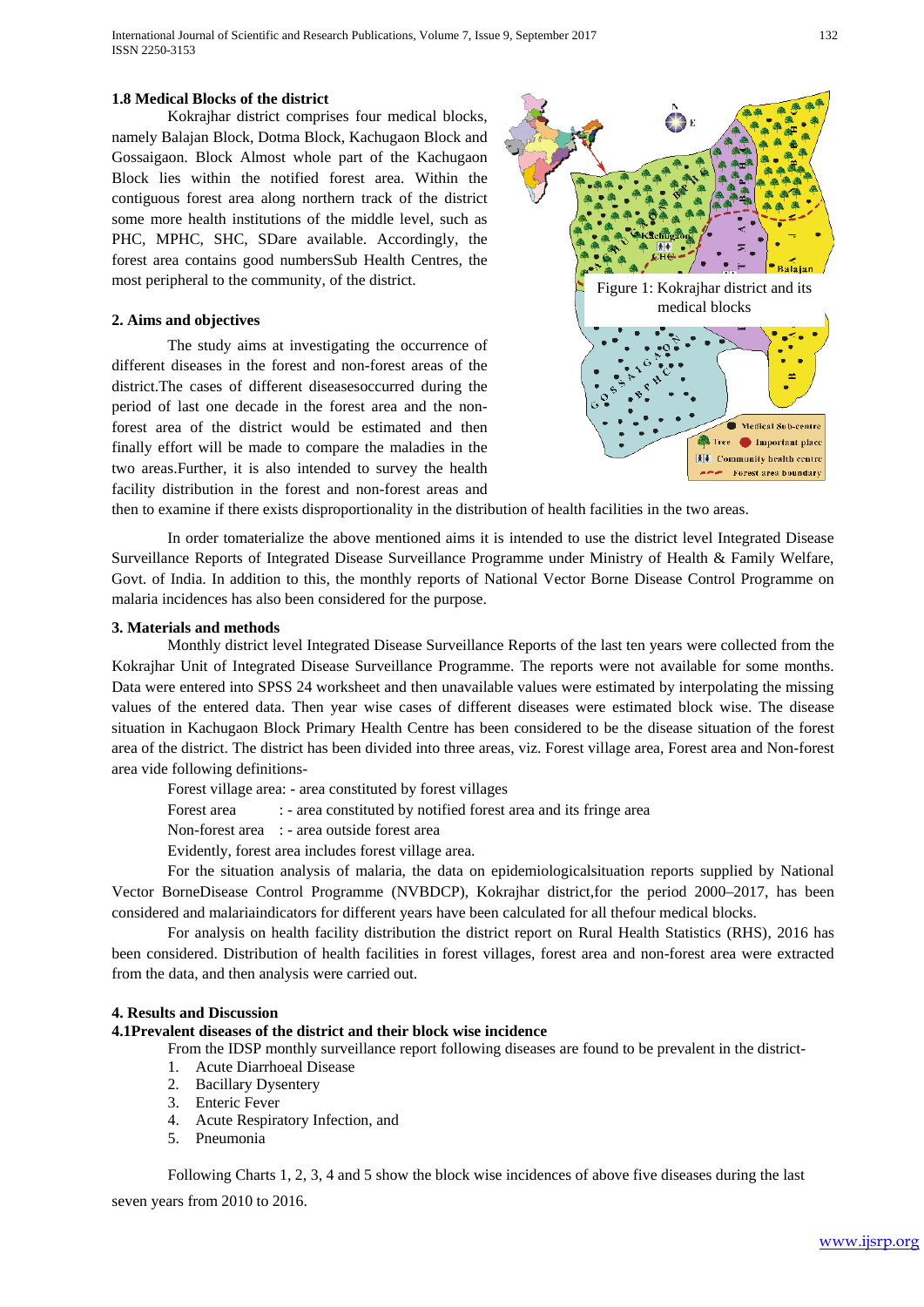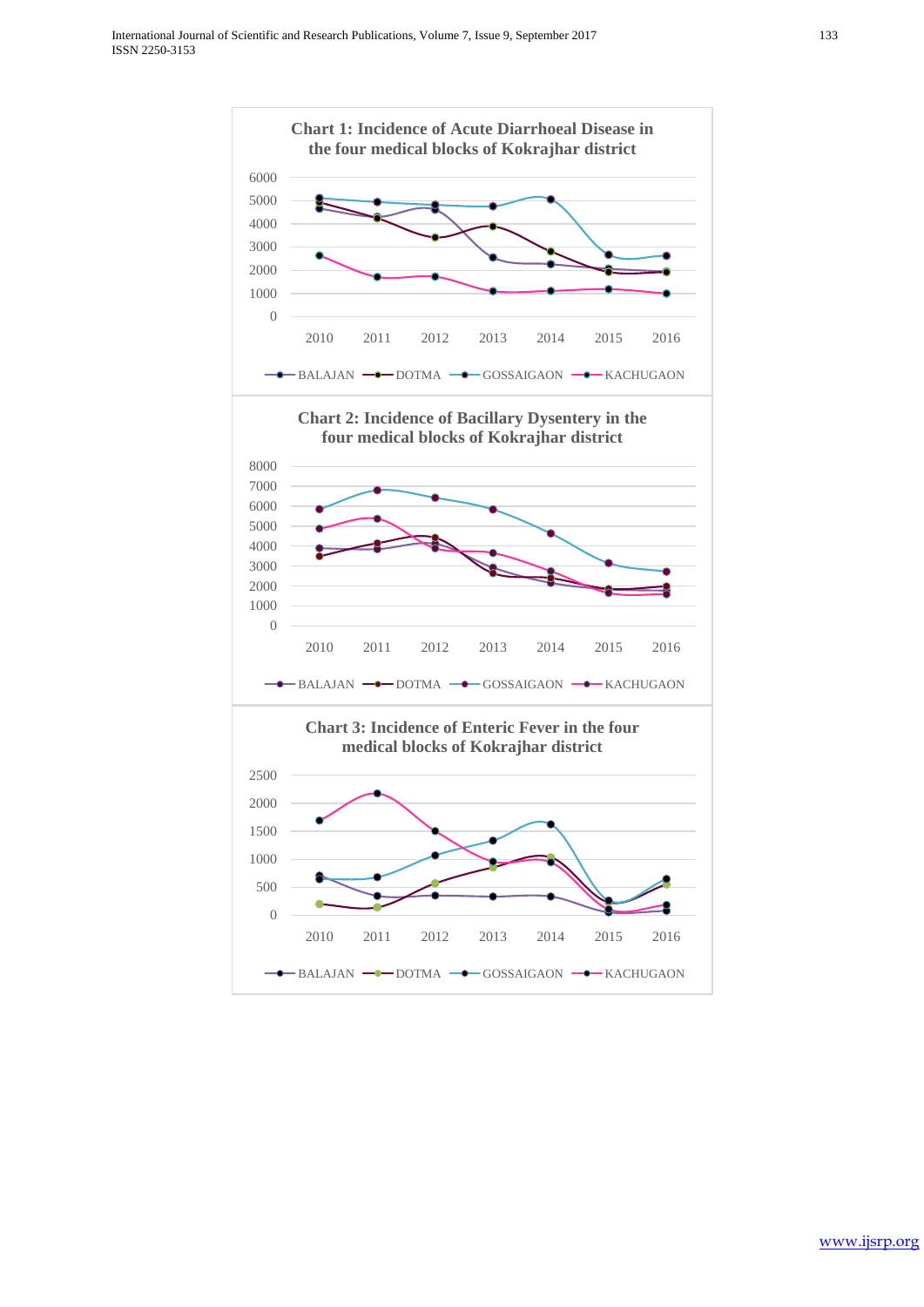

Throughout the period 2010-2016, the Kachugaon block received fewer cases of Acute Diarrhoeal Disease(including acute gastroenteritis) than other three blocks. The incidences of diseases have got a declining trend in all the four medical blocks.

During the period the Kachugaon block followed the Gossaigaon block in respect of Bacillary Dysentery incidence. There can be seen an almost proportionate decline in the incidence of this disease in all four medical blocks.

In the beginning of the period, the Kachugaon block witnessed higher incidence of Enteric Fever than all other three blocks, but towards the end it received lower cases than others. In all the four blocks, incidences of the fever have got overall declining trends.

In the beginning of the period the Kachugaon block received high incidences of Acute Respiratory Infection, next to Dotma, but towards the end the incidence of the disease has notably reduced so as to occupy the bottom position among the four blocks. Incidences of this disease in all the four medical blocks have declining trends.

During the period occurrence of Pneumonia in the Kachugaon block remained below the incidences of other four blocks. Although the incidences are low, the fever is seen to maintain steadiness in all the four blocks, except a sharp declination in Dotma block.

From this study on incidences of different prevalent diseases in forest and non-forest areas of the district it may be observed that the forest is not contributing towards occurrence of these diseases, there prevails the same situation in both forest and non-forest areas in regard to occurrence of these diseases.

## **4.2 Malaria disease in Kokrajhar district**

There was prevalence of different endemic diseases in the district in the past for a long time [13]. Kalaazar, usedto sweep through the district killing thousands of peoplein the twenties of the 20th Century [13]; but it exists no longer in the district. Other vector-borne diseases are also very rare in the district. Butmalaria still remains to be endemic in the district and createshavoc among the masses[14].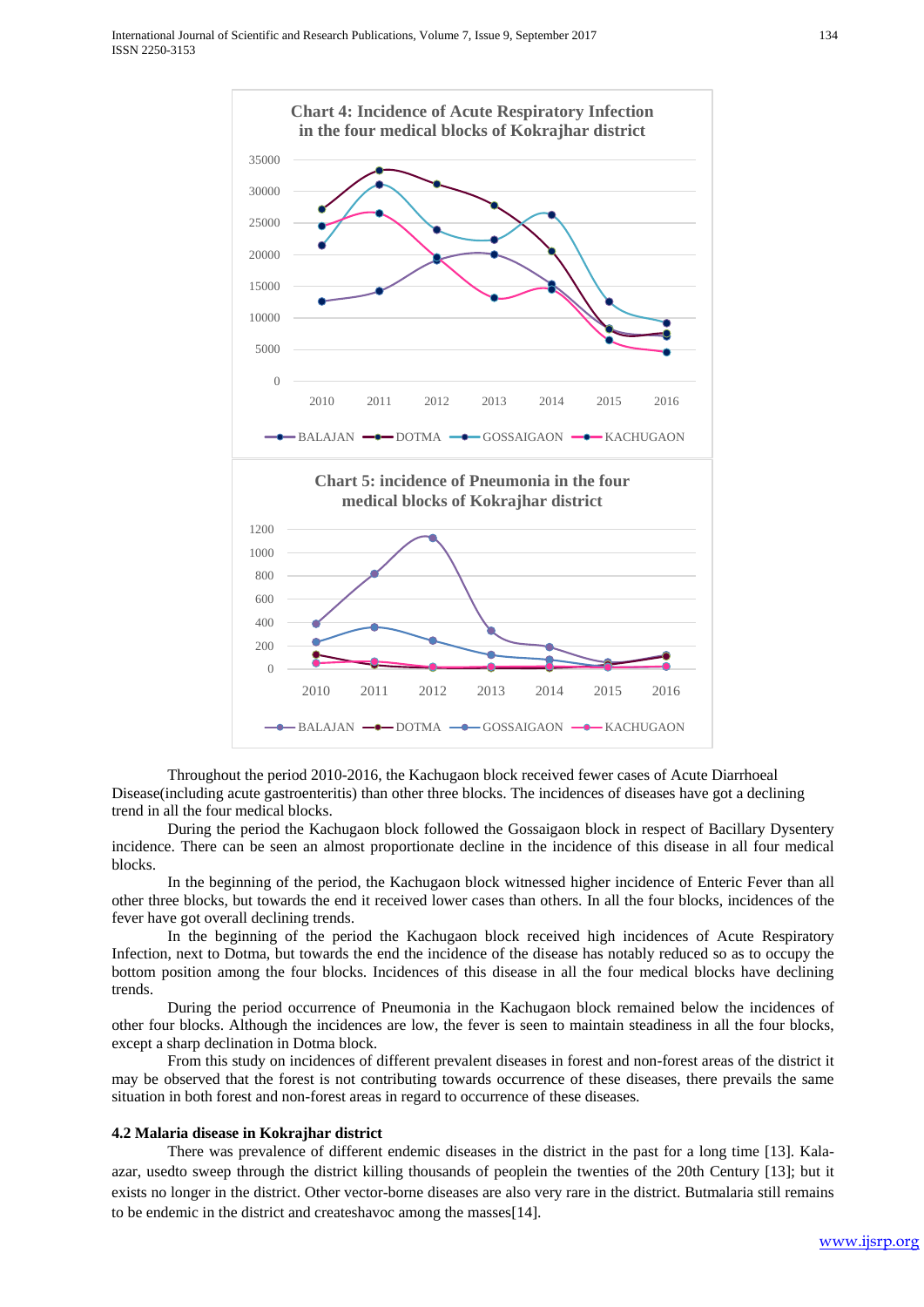The district has a moderate variation of temperatureranging 22◦C to 32◦ C, January and August being the coldestand the hottest months, respectively. Thedistrict has got a high annual rainfall of 18626mm and ahigh humidity of 73.5 on average [14]. These together give rise a favourable condition for transmission of malaria thatsubsists in the district throughout the year. Thus,malaria disease occurs in the district throughout the year,the monsoon season, fromMay to September, being the pickperiod of the disease [15].

Analysis of the malaria incidence data supplied by National Vector Borne Disease Control Programme for the last seventeen years from 2000 to 2016 shows that the Kachugaon medical block, which lies within forest area almost completely, is more vulnerable to malaria than other three blocks of the district.All the malaria indicators indicate the deplorable situation in Kachugaon block in respect to occurrence of malaria.

Charts 6, 7, 8, 9, 10 show the Malaria incidences in the four blocks, the Annual Blood Examination Rate (ABER), the Annual Parasite incidence (API), the Slide Positivity Rate (SPR) of the four medical blocks during the period 2000-2016.



There was a malaria endemic in 2001 and 2002 in Balagaon block, during which two years the annual malaria incidence of the block rose higher than that of the Kachugaon block. For other years, the malaria cases in the Kachugaon block remained higher than that of other blocks. Towards the end of the period the malaria incidence in Kachugao block is found to decline faster than other blocks. In the year 2016, the malaria incidence in all blocks significantly declined, when incidence in all blocks remained below 100 cases.

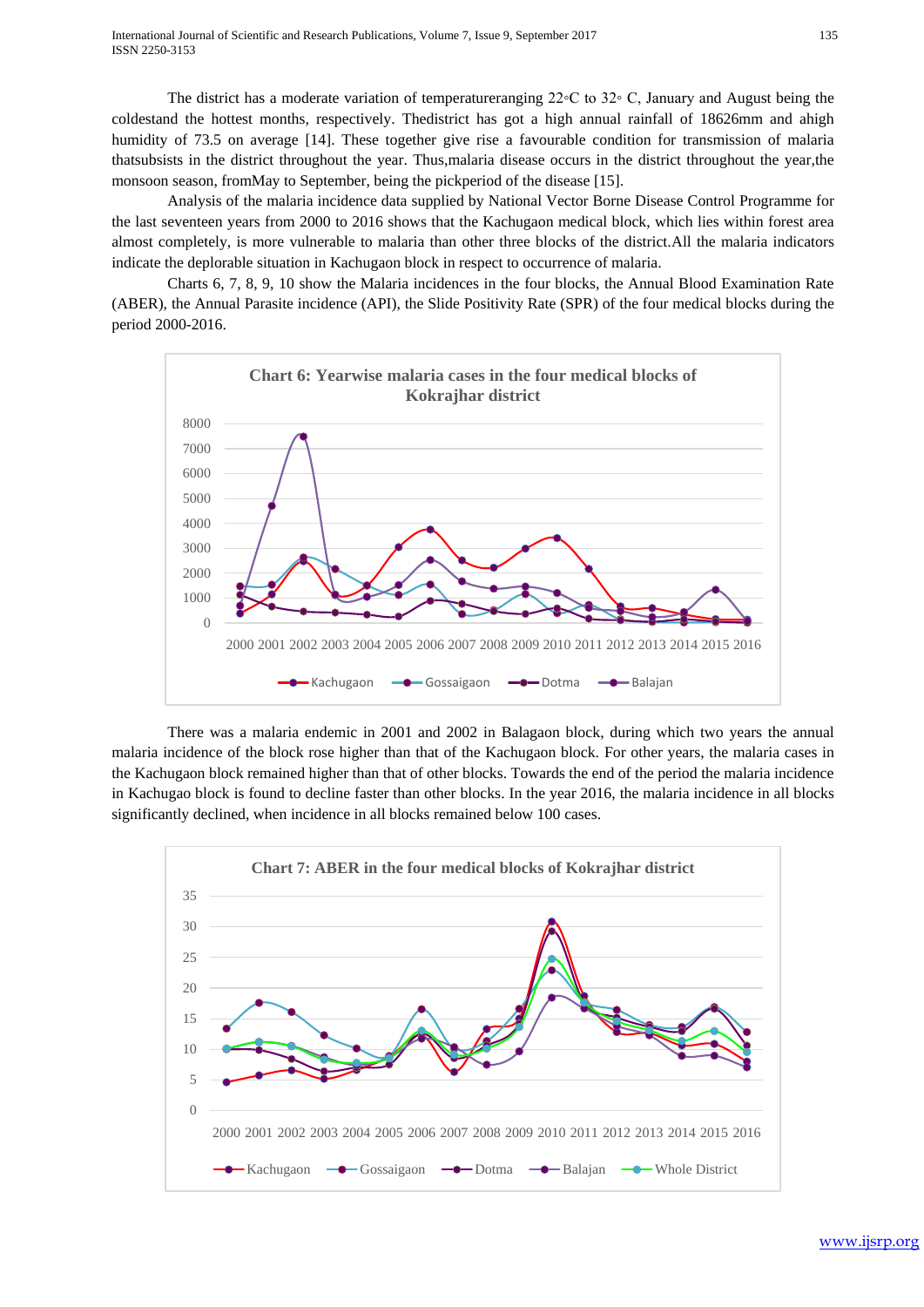In most of the years of the period from 2000 to 2016, the Annual Blood Examination Rate (ABER) of Kachugaon Block remained below that of the district. It ranged from 4.64 to 30.82. The blockachieved the highest ABER in 2010 when it rose up above the district ABER (24.75).Medians of Kachugaon, Gossaigaon, Dotma, Balajan blocks ABER and that of the whole district stood at 10.64, 13.98, 10.63, 10.10, 11.16 respectively.



Except for the years 2000 and 2015, the API of the Kachugaon block remained higher than the district API. In most of the years the Kachugaon API exceeded API of the other three blocks. Medians of APIs of Kachugaon, Gossaigaon, Dotma, Balajan blocks and that of the whole district stood at 8.57, 3.70, 2.37, 3.95, 5.38. Towards the end of the period, there was sharp decline in the API of Kachugaon block. APIs of all blocks have declining trend.

ABER indicates the population coverage for blood examination for malaria. Higher the ABER, higher the coverage. On the other hand, API indicates the positivity rate of the examined cases. Therefore, for a better malaria situation it is expected to have high ABER followed by low API. But in Kachugaon medical block there can be seen higher API for lower ABER, apprehending even higher API in the block had there been higher ABER.

Mann Whitney U test indicated that API of Kachugaon block was significantly different from the APIs of Dotma (*p*= 0.004 at 5% significance level) and Balajan (*p*= 0.038 at 5% significance level) blocks, however, the same was significant from the API of Gossaigaon block at 10% significance level  $(p= 0.057)$  only.

On the other hand, SPR indicates the prevalence of the malaria disease. The mean SPRs of Kachugaon, Gossaigaon, Dotma, Balajan blocks and that of the whole district come out as 9.25%, 3.75%, 2.71%, 4.00% and 4.52% respectively, showing awful malaria situation in Kachugaon block in comparison to other blocks of the district.

Mann Whitney U test indicated that the SPR of Kachugaon was significantly different from SPRs of all other three blocks(for Gossaigaon, *p*= 0.013, for Dotma, *p*= 0.002 and for Balajan, *p*= 0.020, all at 5% significance level).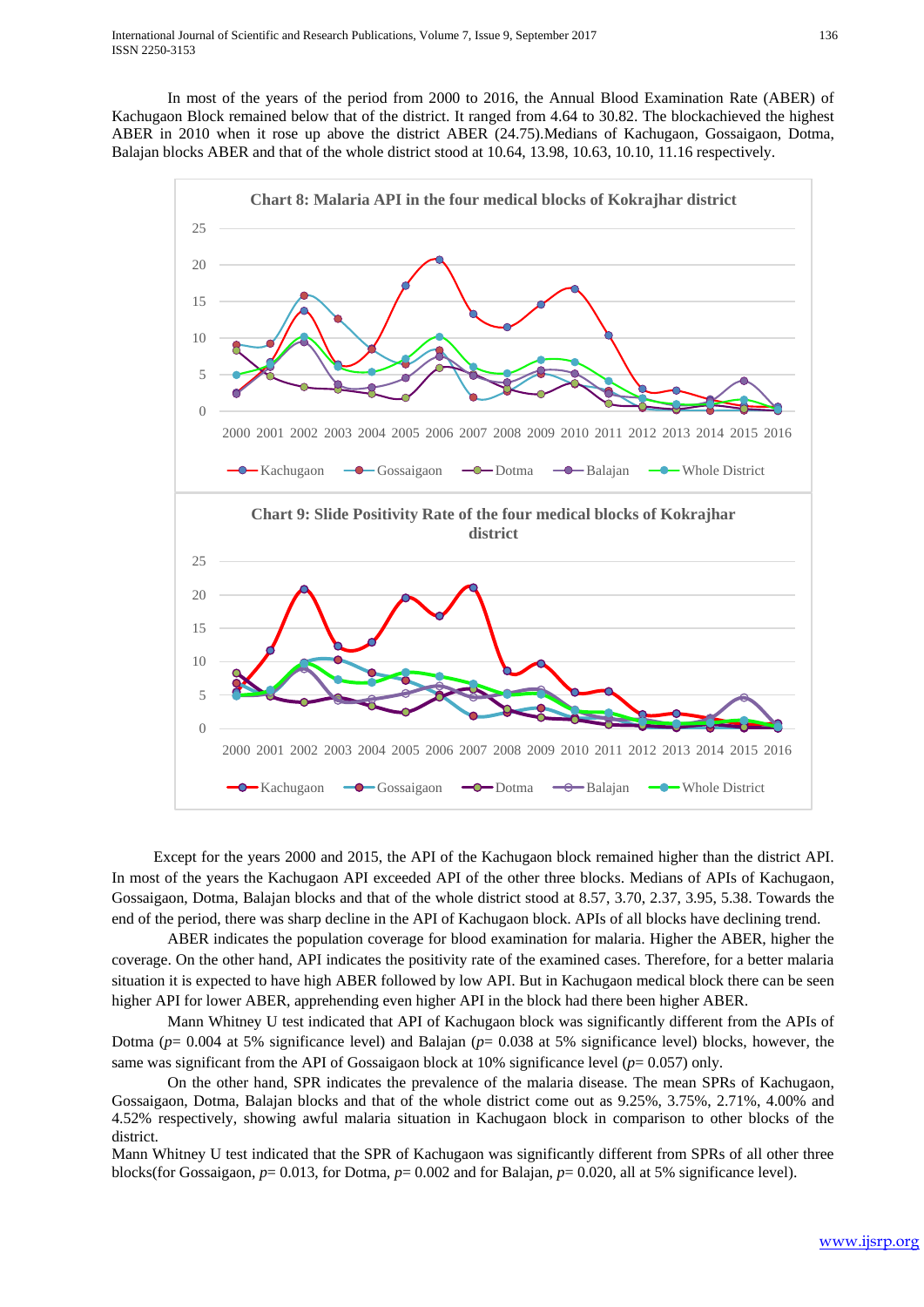However, the SPRs of all blocks are declining at fast rate, and for the last three consecutive years, no medical block had attained SPR greater than 5% continuously. Hence, all medical blocks of the district are outside malaria highrisk area as per the criteria ofMalaria Action Programme of the country [16, 17],

# **4.3Health facilities of Kokrajhar district**

The block wise distribution of different types of health institutions of the district is as below.

|            | Name of health block $\mid$ No of CHC $\mid$ No of PHC/MPHC/SHC/SD | No of $SC$ | <b>Population covered</b> |
|------------|--------------------------------------------------------------------|------------|---------------------------|
| Balajan    |                                                                    | 34         | 178116                    |
| Dotma      | 14                                                                 | 30         | 95760                     |
| Gossaigaom |                                                                    | 59         | 222036                    |
| Kachugaon  | 08                                                                 | 38         | 175507                    |

## **Table 3: Block wise distribution of health institutions in Kokrajhar district**

# **4.4 Area wise distribution of health facilities**

Following is the area wise, viz. Forest villages, Forest area and Non-forest area distribution of health facilities in Kokrajhar district.

Table 4: Distribution of health facilities in forest villages, forest area and non-forest area

| Name of area    | No. of BPHC $\parallel$ No of CHC | No of PHC/MPHC<br>/SHC/SD | No of SC | Population<br>covered |
|-----------------|-----------------------------------|---------------------------|----------|-----------------------|
| Forest villages |                                   |                           | 29       | 134855                |
| Forest area     |                                   |                           | 64       | 281939                |
| Non-forest      |                                   |                           | 59       | 389480                |

# **4.5 Distribution of Sub Centres**

Distribution of SCs in the forest villages, forest area and non-forest area of the district are as below.

Table 5: Distribution of Population, SC and ASHA in forest villages, forest area and non-forest areas

| Area            | No. of SCs | No. of<br>villages | Average no.<br>of villages<br>per SC | Population<br>covered | No. of<br><b>ASHA</b> | Population<br>per ASHA |
|-----------------|------------|--------------------|--------------------------------------|-----------------------|-----------------------|------------------------|
| Forest villages | 29         | 214                |                                      | 134855                | 220                   | 613                    |
| Forest area     | 64         | 443                |                                      | 416794                | 419                   | 995                    |
| Non-forest area | 97         | 567                | h                                    | 389480                | 528                   | 738                    |

Out of 140 forest villages available in the district, there are 29 SCs, each of which covers eight villages in average. When entire forest area is considered, the average number of villages covered by an SC diminishes by one; for non-forest area this number again reduces by a village. In regard to appointment of ASHA, the guideline tells to lay emphasize on spatial distribution of habitations, not on population (which is one ASHA for 1000 population for tribal area) (NRHM guidelines), which seems to be followed in case of forest villages (220 ASHAs for 214 villages). But when entire forest area is considered it is seen to deviate from this guideline; non-forest area has been provided better coverage in regard to ASHA than forest area.

Table 6: Manpower available in the SCs of forest villages, forest area and non-forest area

|                    |                | RHP <sup>a</sup> |                                  | $ANM^b$ |                       | MPW <sup>c</sup> (M)             |    |                       |  |
|--------------------|----------------|------------------|----------------------------------|---------|-----------------------|----------------------------------|----|-----------------------|--|
| Area               | Sancti<br>oned | In<br>position   | Sancti<br>In<br>position<br>oned |         | Population<br>per ANM | Sancti<br>In<br>position<br>oned |    | Population<br>per MPW |  |
| Forest villages    | 3              |                  | 16                               | 41      | 3290                  | 8                                | 13 | 10373                 |  |
| Forest area        |                | 11               | 28                               | 91      | 4581                  | 14                               | 33 | 12630                 |  |
| Non-forest<br>area | 28             | 12               | 100                              | 130     | 2996                  | 50                               | 64 | 6086                  |  |

a- Rural Health Practitioner, b-Auxiliary Nurse Midwife, c-Multi Purpose worker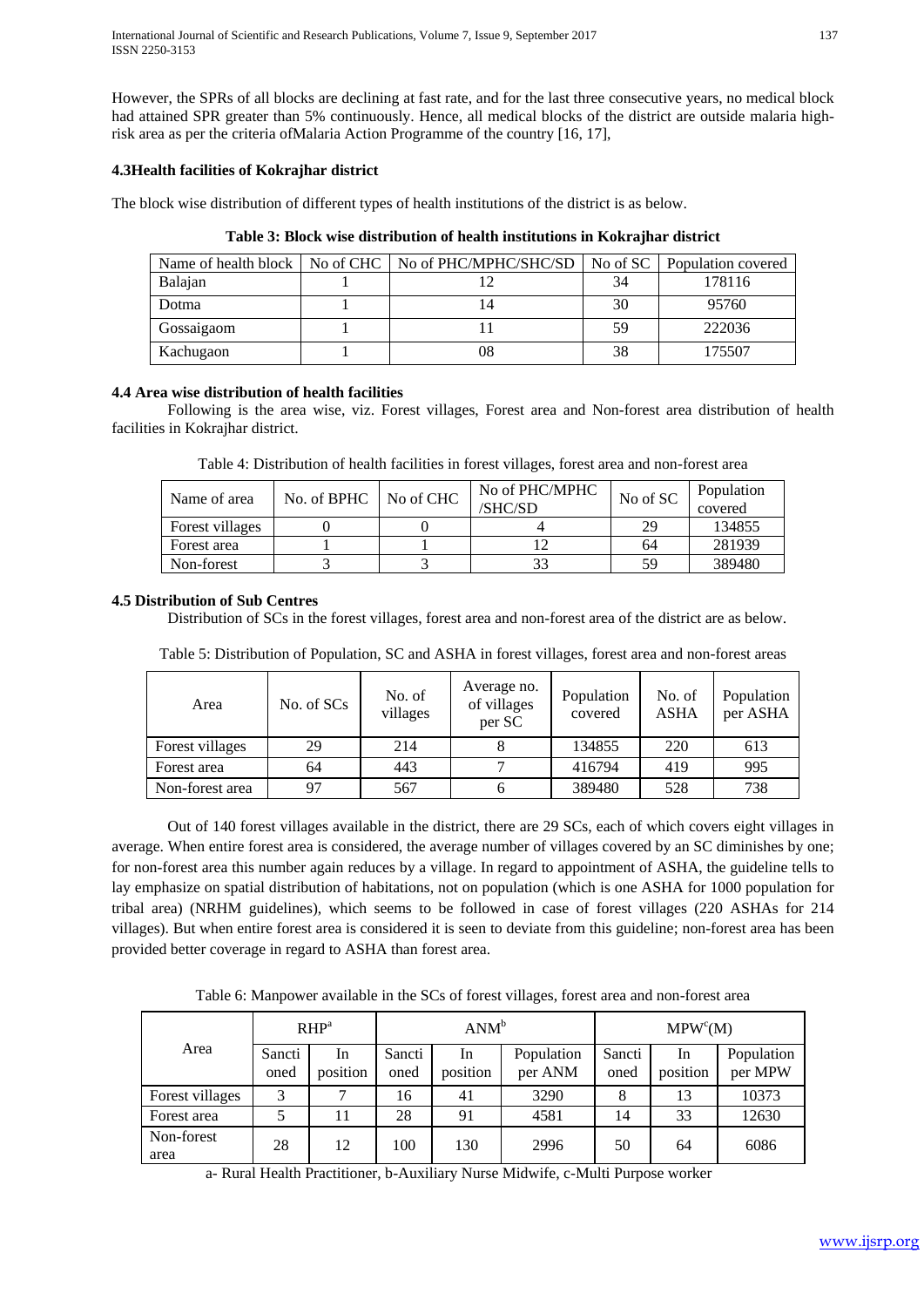All the SCs in the district, irrespective of forest area and non-forest area, have got very poor manpower. Even the small number of scanty sanctioned posts of RHP are not filled up.Since, as per the population norm,there should be at least one ANM for 3000 populations in tribal area, there is inadequate number of ANM in the forest area. In regard to availability of MPW, the condition is appalling one as as many as 64 SCs, 31 in the forest area and 33 in the non-forest area, are functioning without an  $MPW(M)$ , who are supposed to provide preliminary treatment to the people including malaria, which is prevalent in the district.

## **4.6 Distribution of PHC rank health institutions**

Following table gives the distribution of PHC, MPHC, SHC and SD, which are of equivalent rank in Assam, in the district.

| Area            | Total no. of<br>PHC/MPHC/SD/SHC | Population<br>covered | Average<br>population<br>covered<br>by a HI | No. HI<br>fulfilling<br><b>IPHS</b> norms | No. of HI<br>functioning<br>as FRU | No. of HI<br>functioning as<br>$24\times7SDC*$ |
|-----------------|---------------------------------|-----------------------|---------------------------------------------|-------------------------------------------|------------------------------------|------------------------------------------------|
| Forest villages |                                 | 99510                 | 24878                                       |                                           |                                    |                                                |
| Forest area     |                                 | 186212                | 15518                                       |                                           |                                    |                                                |
| Non-forest area | 33                              | 260408                | 7891                                        |                                           |                                    | 14                                             |

Table 7: Distribution of PHC rank health institutions in forest villages, forest area and non-forest area

\*Services Delivery Centre

There can be seen much better provision of health services delivery centres in the non-forest area than in forest area. Although the population norm form for PHC in tribal area (one PHC for 20000 population) has been fulfilled in forest area, the same has not been done in forest villages. No health institution in forest villages is functioning fulfilling the IPHS norms; out of twelve health institutions of forest area, only three are running as per IPHS norms. In this regard, health institutions in non-forest area are also not in a better position, as only 18% of the health institutions, available in the it, are functioning as per IPHS norms. Regrettably no health institution of the PHC rank is functioning as First Referral Unit, although, as per IPHS norms, these are expected to act as FRU for 6 Sub-Centres andrefer out cases to CHC (30 bedded hospital) and higherorder public hospitals located at sub-district and district level. Although these institutions are required to be 24×7 Services Delivery Centre majority of them have failed to do so.

# **4.6.1 Availability of beds in different wards in the health centres**

Availability of beds in different wards in different health institutions of the forest area and non-forest area of the district is as shown in Table 8.

| Area               | Antenatal<br>ward |     |              | Post Natal<br>ward |           | Eclampsia<br>Paed.<br>Ward<br>Ward |    | Med.<br>ward | Surg.     |    | Eye ENT   | Isol.<br>ward ward ward Ward | Other ward  |          | Total<br>bed | Avg. no.<br>of bed<br>per HI |
|--------------------|-------------------|-----|--------------|--------------------|-----------|------------------------------------|----|--------------|-----------|----|-----------|------------------------------|-------------|----------|--------------|------------------------------|
|                    | Nhiwa             | NoB | Nhiwa        | <b>NoB</b>         | Nhiwa NoB |                                    |    |              |           |    |           |                              | Nhiwa   NoB |          |              |                              |
| Forest<br>villages |                   |     | 4            | 13                 |           | 18                                 | NA | NA           | <b>NA</b> | NA | NA        |                              | $\Omega$    | $\Omega$ | 32           | >6                           |
| Forest<br>area     | 7                 | 12  | <sub>6</sub> | 18                 |           | 24                                 | NA | NA           | <b>NA</b> | NA | <b>NA</b> | $\Omega$                     | ◠           | ◠        | 56           | <6                           |
| Non-forest<br>area | 21                | 30  | 16           | 28                 |           | 18                                 | NA | NA           | <b>NA</b> | NA | NA        |                              | 11          | 32       | 120          | $<$ 6                        |

Table 8: Available beds in the PHC rank health institutions in forest villages, forest area and non-forest area

Nhiwa- No. of health institutions where available, NoB- No. of Beds, Paed.- Paediatric, Surg.- Surgical, NA-Not available, Isol.- Isolation, Avg.- Average

Only one health centre in the forest villages has Antenatal ward, which is vital for maternal care. Similarly, major number of health centres in both forest and non-forest areas are functioning without antenatal ward. None of the health centres in the rank of PHC possesses some vital wards viz. Paediatric Ward, Medicine ward, Surgical ward, Eye ward andENT ward. The numbers of health institutions in forest villages, forest area and non-forest area that possess less than six (6) bed, the number prescribed by IPHS for a health institution of PHC rank, are respectively 1, 7 and 23.

# **4.6.2 Status of essential services in PHCs**

Table 9 shows the status of essential services to be available in the PHC ranked health centres.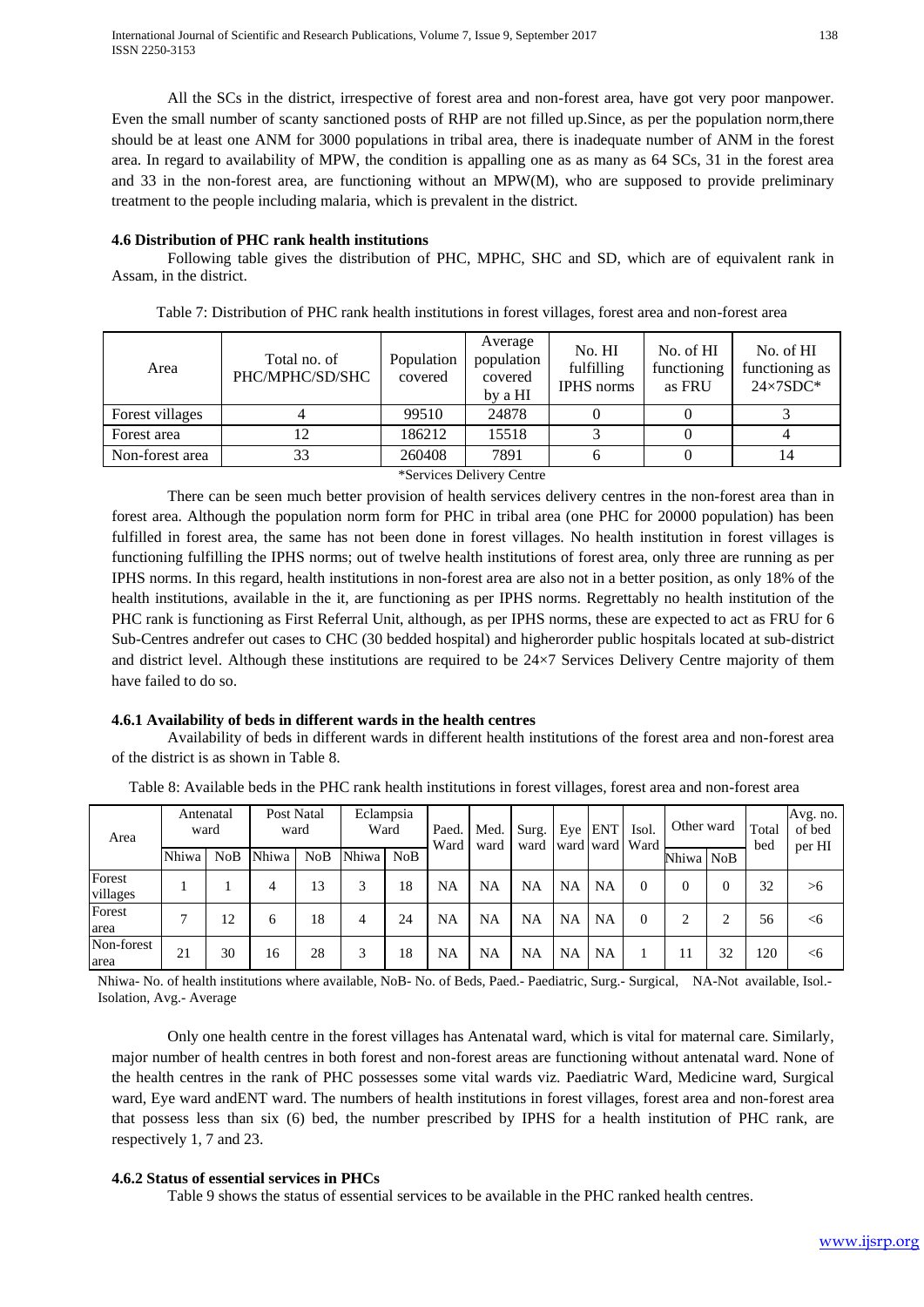|                 | Laboratory |        | <b>Operation Theatre</b>   Labor Room |          |    |    | New Born CC                 |    | Doctor Quarter   Ref. Transport |                |  |           |
|-----------------|------------|--------|---------------------------------------|----------|----|----|-----------------------------|----|---------------------------------|----------------|--|-----------|
| Area            | Avail.     | Funct. | Avail.                                | Funct. 1 |    |    | Avail. Funct. Avail. Funct. |    | Avail. Living Avail.            |                |  | <b>NA</b> |
| Forest villages | 4          | 4      |                                       |          |    |    |                             |    |                                 |                |  |           |
| Forest area     |            |        |                                       |          | 12 | 11 | 12                          |    | 12                              | $\overline{ }$ |  |           |
| Non-forest area |            | 20     |                                       |          | 29 | 29 | 23                          | 19 | 28                              | 13             |  | 21        |

Table 9: Status of essential services in forest villages, forest area and non-forest area

Avail.- Available, Funct.- Functional, CC- Care Corner, Ref.- Referral

Out of forty-five PHC ranked health centres in the district, there exists only one health centre which has an operation theatre, which lies in non-forest area, but that is also non-functional. Thus there does not exist a PHC ranked health centre in the entire forest area having an operation theatre, functional or non-functional. Although majority of the PHCs have functional Laboratory, considerable number of health centres, both in forest and nonforest areas, are functioning without any laboratory. Same is the case with Labour Room and New Born Care Corner also. Although almost all health institutions are having Doctor's Quarter, doctors are living in 50% of them only.

## **4.6.3 Staff positions in health centres**

Staff positions of different health centres of the district are as in Table 10A and 10B.

| Area            | Allopathic<br>Doctor |                 | Medical<br>Officer (Ayur) |                 | Medical<br>Officer<br>(Homeo) |                 | Female Doctor  |                 | <b>Block</b><br>Extension<br>Educator |                 | Statistical<br>Assistant for<br><b>MIS</b> |                |
|-----------------|----------------------|-----------------|---------------------------|-----------------|-------------------------------|-----------------|----------------|-----------------|---------------------------------------|-----------------|--------------------------------------------|----------------|
|                 | Sanctid<br>ned       | In.<br>position | Sanction<br>ed            | In.<br>position | Sanction<br>ed                | In.<br>position | Sanction<br>ed | -In<br>position | Sanction<br>ed                        | -In<br>position | Sanction<br>ed                             | In<br>position |
| Forest villages |                      | 0               |                           | 4               | $\theta$                      |                 | $\Omega$       | $\Omega$        | $\theta$                              |                 | $\theta$                                   | $\Omega$       |
| Forest area     | 6                    | 4               | 4                         | 6               | $\overline{2}$                |                 | $\overline{2}$ | $\Omega$        | $\Omega$                              |                 | $\Omega$                                   | $\theta$       |
| Non-forest area | 35                   | 12              | 23                        | 13              | 11                            |                 | 10             | $\mathfrak{D}$  |                                       |                 | റ                                          | 3              |

Table 10A: Area wise manpower of the health centres

|                | Lab<br>Pharmacist<br>Technician |                |                | Health<br>Educator |                | Health<br>Assistant (M) |                | Health<br>Assistant $(F)$ /<br><b>LHV</b> |                | <b>Health Worker</b><br>(F) / ANM |                | Nurse Midwife<br><b>Staff Nurse</b> |                |
|----------------|---------------------------------|----------------|----------------|--------------------|----------------|-------------------------|----------------|-------------------------------------------|----------------|-----------------------------------|----------------|-------------------------------------|----------------|
| Sanction<br>ed | In<br>position                  | Sanctio<br>ned | In<br>position | Sanction<br>ed     | In<br>position | Sanction<br>ed          | In<br>position | Sanction<br>ed                            | In<br>position | Sanction<br>ed                    | In<br>position | Sanction<br>ed                      | In<br>position |
|                | 3                               |                | 3              |                    |                |                         | $\Omega$       |                                           | $\Omega$       | 2                                 | $\overline{4}$ | 3                                   | 10             |
| $\overline{4}$ | 10                              | $\overline{4}$ | 10             | $\overline{4}$     |                | 4                       | 3              | 3                                         | $\theta$       | 8                                 | 8              | 12                                  | 15             |
| 26             | 42                              | 25             | 23             | 25                 | 10             | 25                      | 12             | 20                                        | 4              | 52                                | 50             | 59                                  | 35             |

Table 10B: Area wise manpower of the health centres

In the four PHC ranked health centres, only one centre has got a sanctioned post of allopathic doctor, and currently there is no doctor against this post. Out of twelve health centres lying within forest area, there are no sanctioned post of allopathic doctor in as many as eight centres, and eight centres are running without any allopathic doctor. As per non-forest area is concerned, out of thirty-five health centres of PHC rank, seven centres have no sanctioned post of allopathic doctor and currently twenty-three centres are running without an allopathic doctor.

In the PHC ranked health centres, ayush doctors are more available than allopathic doctors in forest area. In the forest villages, all centres are being run by ayush doctors, while in the entire forest area, 60% of available doctors are from ayush. In non-forest area the situation is improved a little where allopathic doctors constitute 52.27% of the available doctors.

In forest area, four centres (33.33%) are running without any doctor, allopathic or ayush, while in nonforest areaas many as thirteen health centres (33.39%) are running without a doctor.

While as per IPHS norms there should be minimum ten (10) staff members of rank higher than IV, in forest area eleven centres (91.67%) have got staff strength (higher than Grade-IV) less than it and there is not a single sanctioned post of such rank in as many as eight health centres (66.66%). As per non-forest area is concerned, there are no sanctioned post of such rank in eleven centres (33.33%) and in twenty-eight centres (84.85%) the staff strength of such rank is less than ten (10).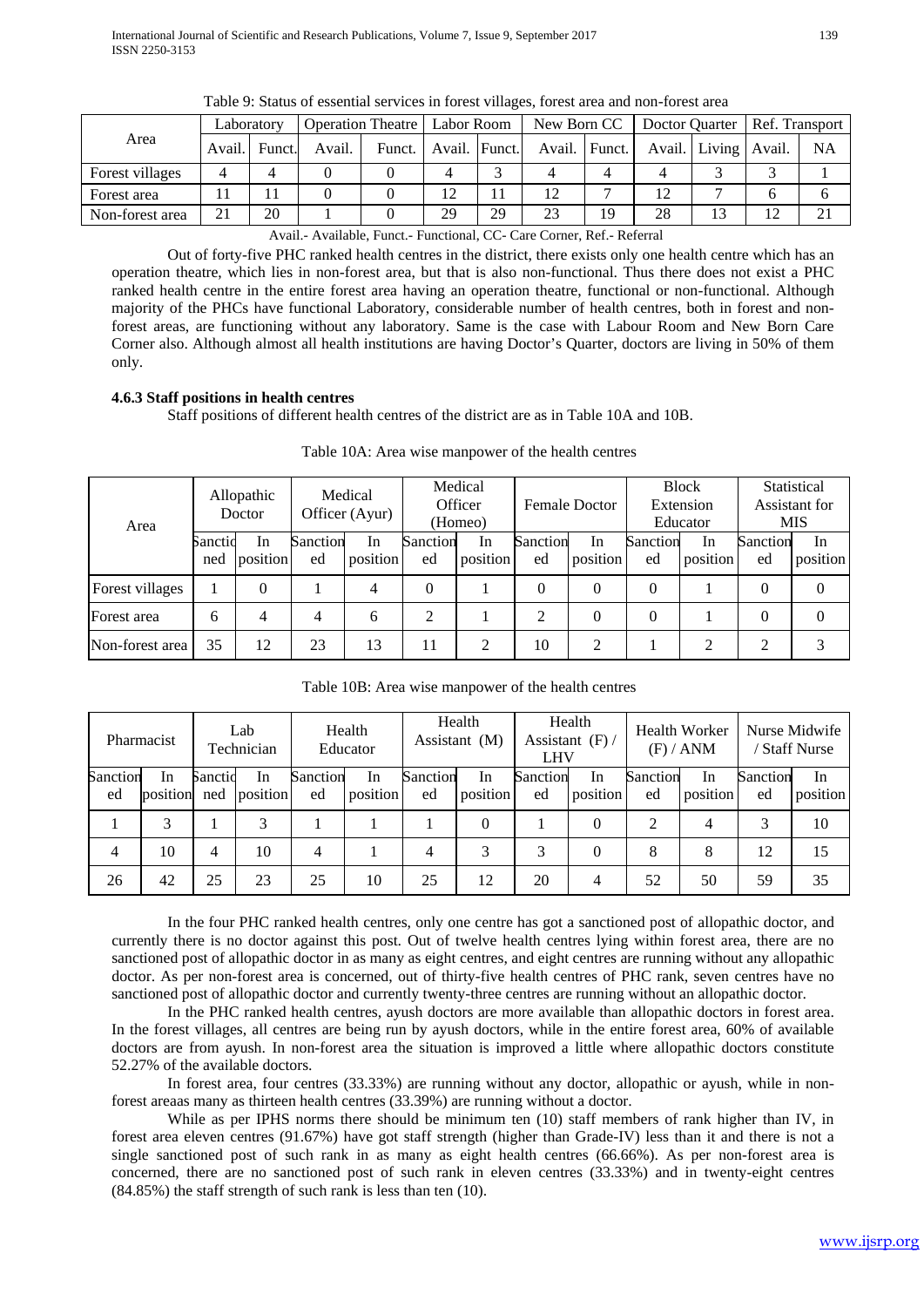#### **4.7Distribution of CHCsin the district**

There at four Community Health Centres in Kokrajhar district, namely, Balajan, Dotma, Bashbari and Kachugaon.Three out of these four CHCs, namely Balajan, Dotma and Kachugaon are situated at BPHC headquarters. The Kachugaon CHC lies within the forest area.The Balajan and Bashbari CHCs are attached to Balajan BPHC and Bashbari SD respectively, and currently both are non-functional.

The Kachugaon centre covers a population of 158834, which is approximately as twice as the population prescribed by IPHS for tribal area, the populations covered by other three centres, namely Balajan, Dotma and Bashbari, are respectively 21887, 78445 and 67385, all of which are within the prescribed population limit.

Although both the functional CHCs are functioning as 24×7 Service Delivery Centre, neither both of them has meet the IPHS norms nor function as FRU. Blood Storage Facility is not available in all the four CHCs. Only the Kachugaon centre has the facility of emergency obstetric services.

Kachugaon centre, the only CHC within the forest area, has only three wards, namely Antenatal, Post Natal and Paediatric Wards with 15 beds in total. Great inconveniences are there in the centre due to nonavailability of any medicine ward, male or female and Eclampsia Ward.On the other hand, all other three CHCs, which are in non-forest area, have both male and female medicine wards, with 30 beds each; but none of them possesses paediatric ward. None of the health centre of the district possesses Surgical, Eye, ENT and TB Wards.

Only Kachugaon and Dotma centres have got Operation Theatre; meanwhile all centres have got functional Laboratory, Labor Room, New Born care corner and referral transports. Although three centres in the non-forest area have Stabilization Units for New Born, Kachugaon centre does not possess it. No centre has functional X-Ray machine. Though Kachugaon centre has Quarter for Specialist Doctors, doctors are not staying there.

## **4.7.1 Staff position in CHCs**

Following Table 11A gives the numbers of sanctioned posts in different branches / sections in four CHCs of the district.

| <b>CHC</b> | Surgeons |          | Obstetricians/<br>Gynecologist |          | Physicians |          | Paediatricians |          | Public Health<br>Nurse / ANM |          | Staff Nurse /<br>Nurse Midwife |          |
|------------|----------|----------|--------------------------------|----------|------------|----------|----------------|----------|------------------------------|----------|--------------------------------|----------|
|            | Sanctid  | In.      | Sanction                       | In       | Sanction   | In.      | Sanction       | -In      | Sanction                     | In.      | Sanction                       | In       |
|            | ned      | position | ed                             | position | ed         | position | ed             | position | ed                           | position | ed                             | position |
| Kachugaon  | 0        |          | 0                              |          |            |          | 0              |          | 0                            |          | $\Omega$                       |          |
| Dotma      |          |          |                                |          |            |          |                | 0        | 4                            |          | 4                              |          |
| Balajan    | 0        |          | $\theta$                       | $\Omega$ | $\Omega$   |          | $\Omega$       | $\Omega$ | $\Omega$                     |          | $\Omega$                       |          |
| Bashbari   | 0        |          | $\Omega$                       | $\Omega$ | $\Omega$   | $\Omega$ | $\theta$       | $\Omega$ | $\Omega$                     |          | $\Omega$                       |          |

Table 11A: Specialist and Nursing Staff position in CHCs

The Kachugaon CHC is lack of sanctioned posts of essential specialists require in order to provide quality health services to the community. For most specialised sections of the centre such as Surgeons, Obstetricians, Gynaecology, Paediatric, General Medicine, Public Health Nurse, Staff Nurse it has not been accorded any sanctioned post. In comparison to the situation of Kachugaon CHC, situation in Dotma CHC is much improved. It has acquired some essential sanctioned posts in specialised sections. Both in terms of sanctioned posts and in position of specialised staff, Dotma is much developed one.

Table 11B: Subsidiary manpower in CHCs(I)

| <b>CHC</b> | Anaesthetist |          | Eye Surgeon |          | Public Health<br>Programme<br>Manager |          | <b>General Duty</b><br>MO Allopathic |          | <b>General Duty</b><br>MO (Ayur) |          | <b>General Duty</b><br>MO (Homeo) |          |
|------------|--------------|----------|-------------|----------|---------------------------------------|----------|--------------------------------------|----------|----------------------------------|----------|-----------------------------------|----------|
|            | Sanctid      | In.      | Sanction    | In       | Sanction                              | In       | Sanction                             | In       | Sanction                         | In       | Sanction                          | In       |
|            | ned          | position | ed          | position | ed                                    | position | ed                                   | position | ed                               | position | ed                                | position |
| Kachugaon  | $\Omega$     | 0        | 0           |          | $\Omega$                              |          | 0                                    |          |                                  |          | $\theta$                          |          |
| Dotma      |              | 0        |             | 0        |                                       |          | 2                                    | 3        |                                  |          | $\Omega$                          |          |
| Balajan    | $\theta$     | 0        | 0           | 0        | 0                                     | $\Omega$ |                                      |          |                                  |          | 0                                 |          |
| Bashbari   | $\Omega$     | 0        | 0           |          | 0                                     |          | 0                                    |          |                                  |          |                                   |          |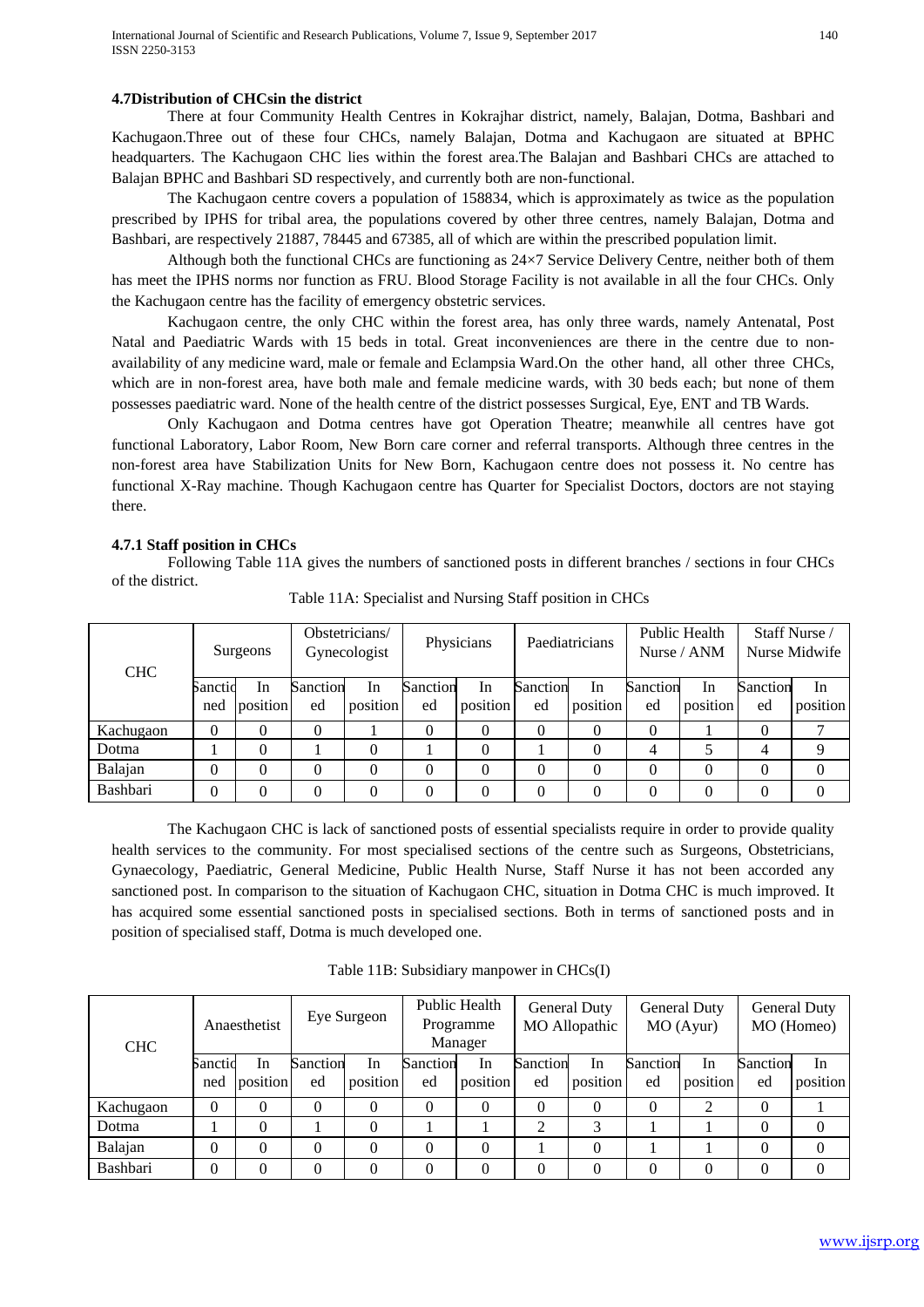| <b>CHC</b> | Pharmacist/<br>Compounder |          | Lab<br>Technician |          | Radiographer |          | Computor |          | Statistical<br>Assistant for<br><b>MIS</b> |          | Accountant |          |
|------------|---------------------------|----------|-------------------|----------|--------------|----------|----------|----------|--------------------------------------------|----------|------------|----------|
|            | Sanctid                   | In       | Sanction          | In       | Sanction     | In       | Sanction | In       | Sanction                                   | -In      | Sanction   | In       |
|            | ned                       | position | ed                | position | ed           | position | ed       | position | ed                                         | position | ed         | position |
| Kachugaon  | $\Omega$                  |          | 0                 |          |              |          | 0        |          |                                            |          | $\Omega$   |          |
| Dotma      | ◠                         | ◠        | ◠<br>∠            |          |              |          |          |          |                                            |          |            |          |
| Balajan    |                           |          |                   |          | 0            |          |          |          | 0                                          |          | $\theta$   | 0        |
| Bashbari   | $\Omega$                  | 0        | 0                 |          |              |          | 0        | $\Omega$ | 0                                          |          | $\theta$   | 0        |

Table 11C: Subsidiary manpower in CHCs(II)

In case of subsidiary staff strength alsoDotma CHC is in an advanced position than Kachugaon CHC. Almost in every section Dotma has acquired sanctioned post and in position staff, including attached regular or contractual staff, whereas in Kachugaon centre, no post has been sanctioned in all sections, available staff are either attached to the centre or engaged as contractual. Although both centres have failed to meet the IPHS norms, Dotma centre is in better position with 26 staff members than Kachugaon that has 16 staff members. On the other hand, the Balajan CHC, one of the two non-functioning CHCs, has a staff strength of 4, while the Bashbari CHC, the other non-functioning CHC, has no staff at all.

## **5. Conclusion**

An attempt has been made to analyse the health inequality in forest and non-forest areas of Kokrajhar district of Assam in India in terms of disease incidences and spatial distribution of health facility. Although health status cannot be well explained only by these two components of health status, these can give insights to the health situations of the areas or communities in concern.

Even though there is no difference in the situations of forest and non-forest areas in regard to the occurrence of prevalent diseases, still there exists a significant difference between the malaria situation in the two areas, situation in forest area being more serious than that in non-forest area. Although the malaria has a decreasing trend in both forest and non-forest areas of the district, there may be sudden rise in the malaria incidences as previous studies on malaria of the district found that malaria incidences in the district has a fluctuating character [14]. Forest area should be the main focus of malaria eradication program in the district.

The uneven distribution of health facilities in the forest and non-forest areas of the district is a matter of serious concern. Beginning right from the health sub centre up to community health centre, forest area people have been discriminated. Policy and implementation of health schemes are running in opposite directions in the district; because health policies aim at providing special care to the backward people, whereas the implementation part provides better facilities to the advanced people.

It is a matter of serious concern that only below 20% of the PHC ranked health centres in the district are functioning as per IPHS norms, which has been more aggravated by non-availability of any CHC in the district functioning with same norm. Non-availability of many vital wards viz. Medicine, Surgical, Eye,ENT and TB wards in the PHCs and CHCs has made the presence of the health centres insignificant. Due to absence of these services the implementation of some important health schemes, such as National Programme for Control of Blindness (NPCB) (which aims at providing Diagnosis and treatment of common eye diseases, Refraction Services, detection of cataract cases and referral for cataract surgery) and Revised National Tuberculosis Control Programme (RNTCP) (which aims at making all PHCs to function as DOTS Centres), has become quite unviable. Behaviour Change Communication has become an integral part of health delivery services in order to cover all aspects of pro preventive care in health care. Though it has been made a requisite of primary health centres, it is nowhere in the health centres of the district as there are no health educators in the existing health centres.

The common phenomenon in the field of health that remote population are also in possession of poorer health facility than the easily accessible population is found to be reflected in this study. Time has come to lay more emphasize on implementation of existing health policies in order to take the health facilities to the doorsteps of the common people.In this regard, the Hospital Management Society, available in the primary health centres, have to play active and important roles. The root causes of deplorable condition of health institutions are to be identified and functioning of the health institutions are to be closely monitoredby them, and corrective/necessary measures are to be suggested to the appropriate authority. Measures should be taken by the health authorities to strengthen such societies.